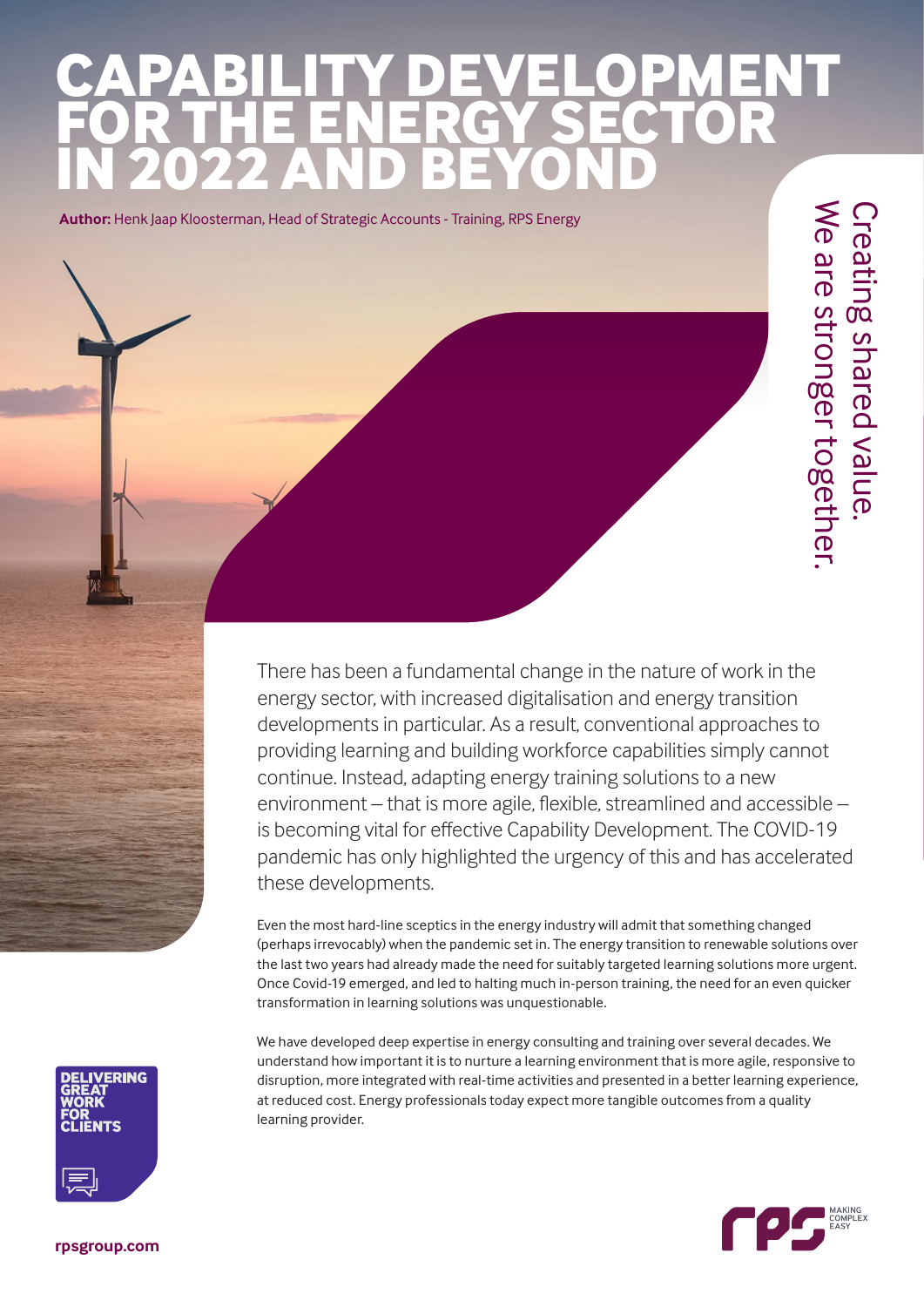## **CAPABILITY DEVELOPMENT FOR THE ENERGY SECTOR IN 2022 AND BEYOND**

If we were to break down how this might be achieved, the following aspects would be key:

- The course materials on offer need to be more modular, flexible and learner-centric
- Training providers need to rapidly increase virtualisation of courses and blended learning environments where appropriate
- Partnerships and collaboration between industry and academia need to increase

Let's explore each of these in a little more detail.

#### **Flexibility in core training material**

At RPS, we've been taking an initiative in direct response to the global energy transition. As major national and international energy companies diversify their portfolio into more renewable energy sources, our training solutions are increasingly focused on the areas that will require development of new skills. We currently offer training in subsurface technical expertise and are also actively developing learning for Carbon Capture Utilisation and Storage (CCUS), Offshore Wind, and Geothermal Resources, as well as Environmental, Social & Governance (ESG). Within our learning environments, we focus on cross-disciplinary themes between more traditional oil and gas related course material, and renewable energy sector requirements.

We've also adapted our approach to how we provide each of our training solutions. We look at our training portfolio not as a series of courses, but as an ecosystem of learning resources. Modular learning – breaking larger, detailed resources into smaller chunks of well-packaged information with more specific and defined learning outcomes – allows for more flexibility for the individual learner. Virtualisation of learning resources is key to this approach, which includes the integration of 3D geological outcrop model visualisation into our learning resource modules. Another advantage is that a more modular format of courses aligns with specific training objectives that we can develop for our clients. This can help make a greater impact on their workforce, promoting retention of relevant industryspecific information and plugging a targeted set of skill shortages.

#### **A blended approach to learning**

Consider the paradigm shift in the last couple of years when it comes to how energy training delivery happens, compared to even a decade ago. The conventional wisdom was always that one couldn't replace face-to-face sessions with subject matter experts (SMEs) effectively, particularly in subsurface subjects like Geoscience and Petroleum Engineering. If an organisation needed to train their workforce, they would send their learners into classrooms to study theory and might combine that with some practical knowledge gained on-location.

However, in the last 18 months or so, there has been an acceptance that if online learning modules are constructed well, are interactive and designed with instructional care, they can be incredibly effective. E-learning in particular can be a great tool for foundational knowledge across a range of subject areas and give participants an opportunity for self-paced learning and self-assessment. These online learning solutions can be blended with workshops conducted in classrooms, encourages teamwork and gets learners to think about workflow development as part of a larger team.



At RPS, we've been ahead on this school of thought for some time and have prioritised this blended learning approach for energy training across our portfolio. A key unifying element is the **[RPS Learning](https://learninghub.rpsgroup.com/)  [Hub](https://learninghub.rpsgroup.com/)**, our bespoke online learning platform where participants can access and manage all their learning resources and information. The Learning Hub plays host to our webinar delivery courses as well as our e-learning modules. Course pages provide access to course materials, live event details, pre and post course resources and a variety of interactive media including quizzes, assessments, completion tracking, as well as opportunities for social learning and collaborative interactions.